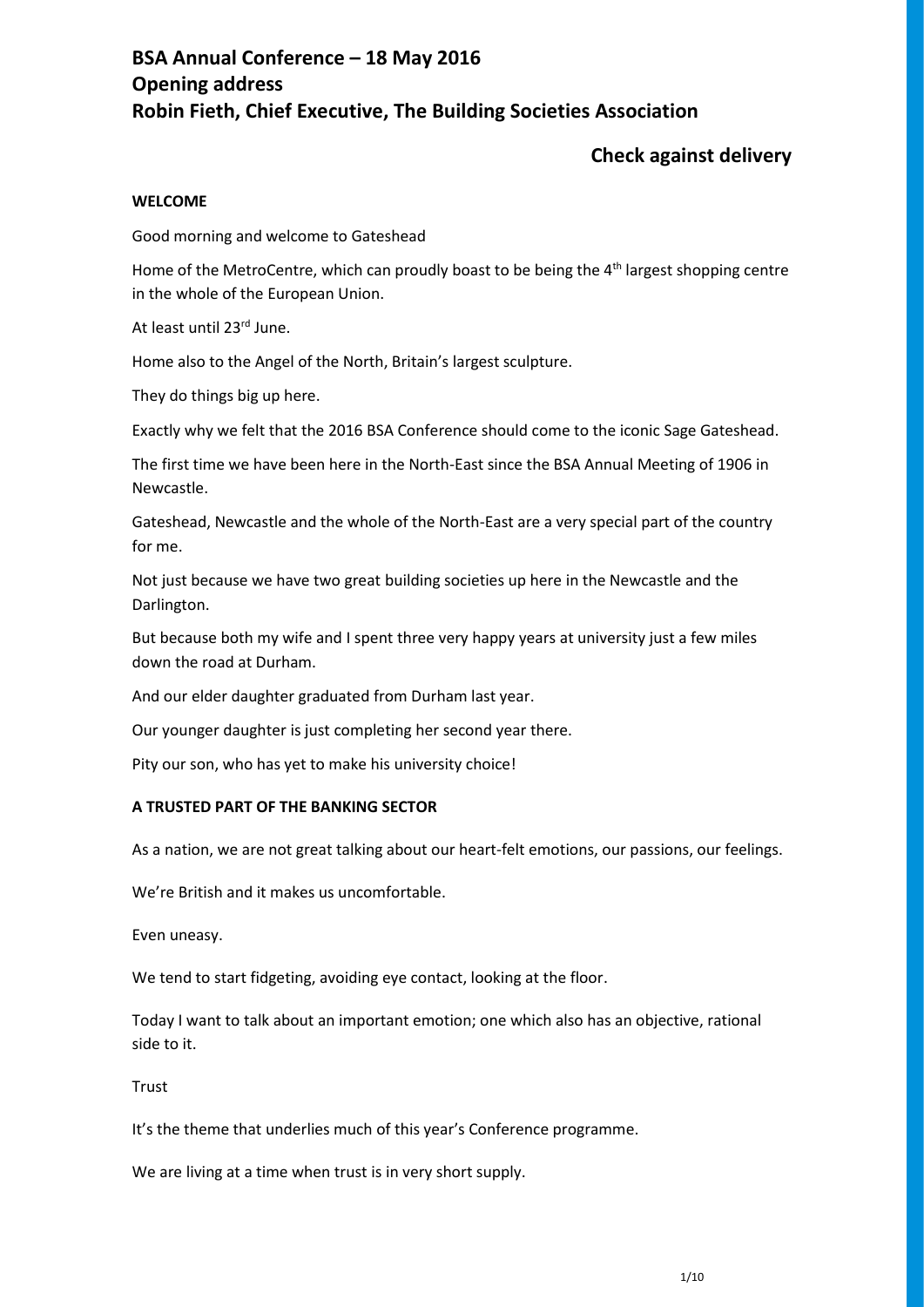Whether in international relations, domestic politics, taxation or banking.

A lack of trust causes us to close down relationships.

Become suspicious.

Even insular.

It affects much of what Trevor Williams will talk about later this morning.

Before we get to that, I want to talk about why the building society movement runs against the grain of suspicion and mistrust.

Why we stand out as a trusted part of the financial services sector.

I will explore some of the associated challenges and opportunities, perhaps best summed up by the American children's author, Gerald Morris:

*"There is never a reason to trust someone. If there's a reason, then it's not trust"*

What does this mean for us?

How does the fundamentally different corporate purpose of building societies and financial mutuals give us opportunities?

The opportunity to create a dynamic future which sees growth built around our longstanding and evident commitment to outstanding member and customer service.

Just how longstanding is emphasised by some of the other notable anniversaries that we mark in 2016.

180 years ago, in 1836, saw the first Building Societies Act in the UK.

The Newbury and Darlington Building Societies can both trace their roots back to 1856.

In 1866 they were joined by the Beverley.

And in 1896 by National Counties.

More recently by Teachers in 1966.

And in 1986 by No1 Copperpot Credit Union, our newest member.

## **FUNDAMENTALLY DIFFERENT PURPOSE**

Many of you may be familiar with the term inter-generational equity.

Usually referred to as the current generation consuming the world's resources at the expense of future generations.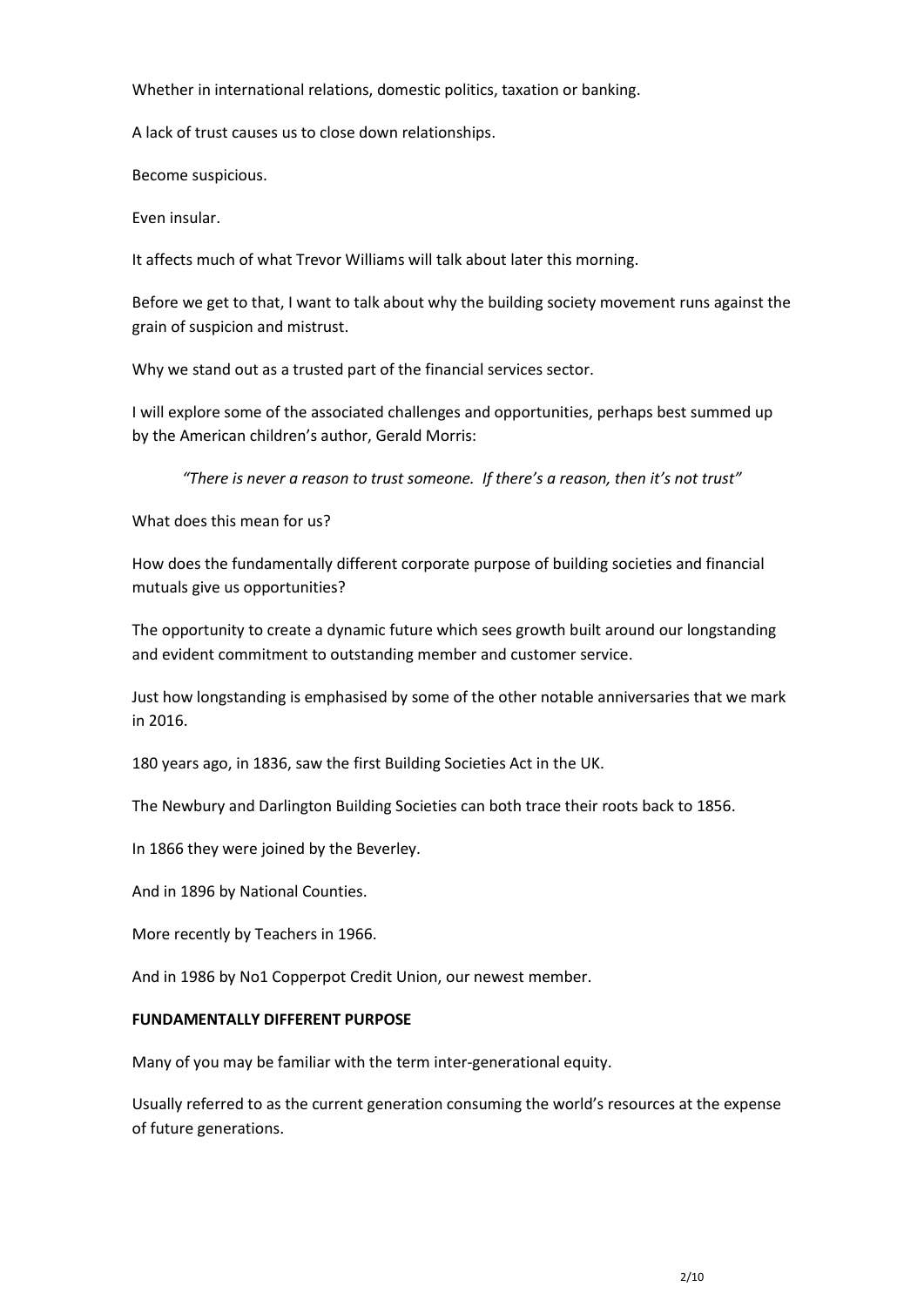Building societies are about building long term and sustainable businesses for the benefit of our children and our grandchildren as well as the current generation.

About an approach that creates inter-generational assets through good stewardship.

Benefitting society.

As Dick Jenkins, here, often puts it:

*"A home for your savings and savings for your home".*

Many of you will know that I am a strong believer that the fundamentally different purpose of building societies in delivering value to members over the long term rather than chasing the next quarter's results or obsessing over ROE or IPO valuations should provide us with sustainable competitive advantage over the shareholder owned banks.

The evidence is there.

The independent work that Cass Business School has done for us to assess the relative performance of banks and building societies over the past 15 years provides tangible evidence that:

- *Building societies provide a better deal for consumers*
- *Are better capitalised than the banks*
- *Have more stable earnings*
- *More stable asset growth*
- *As efficient operations*
- *And present a lower failure risk*

These results have been further developed by Dr Barbara Casu and our own Andrew Gall and will soon be published as a book with the descriptive and snappy title "Building Societies in the Financial Services Industry".

Essential summer holiday reading.

So in the context of past performance, the question I want to pose for all of us is how we build on our great traditions?

Our long and trusted service to communities.

Our long term lower risk stable business models.

How do we take building societies on the next stage of their journey as dynamic, growing, vital parts of a truly diverse UK financial services landscape as we head towards the third decade of the 21<sup>st</sup> century?

## **SKILL, ENERGY and INTEGRITY**

Alongside the great privilege we have of being able to run our societies consistently for the long term comes one of the greatest challenges.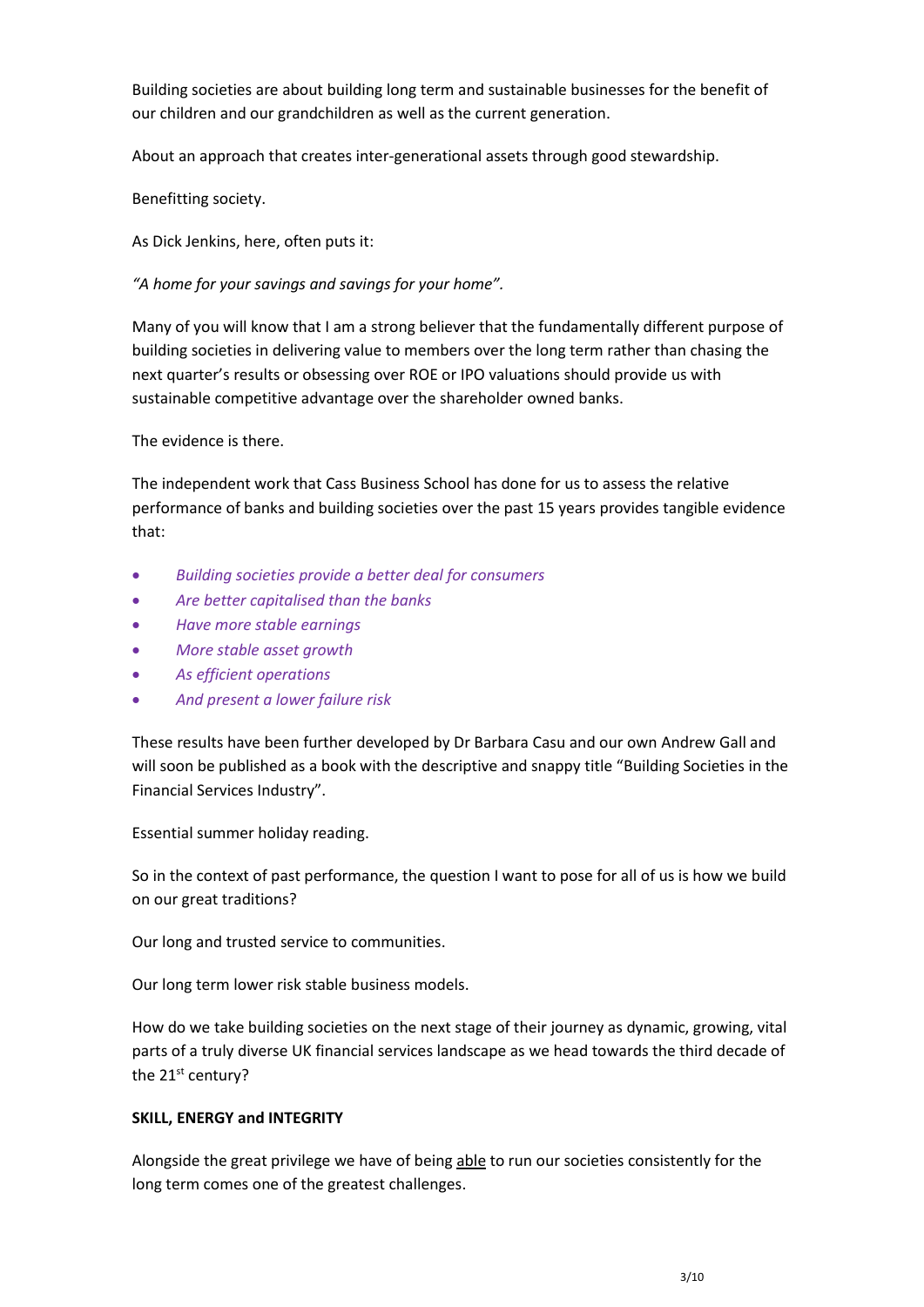How we do it continuously year in and year out with energy and determination.

It takes a particular sort of individual and a particular board outlook to balance vigour and restraint.

To keep our businesses constantly on their toes.

Alert to the risks as well as to the opportunities, while steadily growing year on year.

This is one of the underlying themes of our continuing work on excellent and distinctive governance in building societies.

In tomorrow's session we will be exploring what really makes a successful mutual board tick.

And how that compares and contrasts with the experience of successful corporate boards.

We will be welcoming some international perspectives to add to the debate, from the Netherlands and the United States.

## **BRANCH INNOVATION***]*

Whilst branch footfall continues to trend down – and the main banks accelerate their withdrawal from the high streets of so many communities - research continues to tell us that the public likes to see building society branches in their local towns.

But the role of the branch is changing.

They are becoming less transactional.

But their presence reinforces brand strength, gives reassurance, provides opportunities for face to face service.*]*

Yesterday, I was delighted to open the new signature branch of the Newcastle Building Society at Portland House in the centre of Newcastle. This branch will serve as one of two new Advice Centres, extending opening into the evenings during the week and being open at weekends.

In our session later today on the branch of the future, we will be exploring how we transform the traditional customer and member experience to exceed the expectations and demands of current and future generations.

How we continue to maintain that important physical presence in our communities in ways that contribute positively to the long term futures of our businesses.

#### **TALENT DEVELOPMENT**

More important even than branches are the great people who work in our societies.

The people who create the customer experiences, who grow and nurture consumer trust.

Who dedicate their lives to our building societies and our members.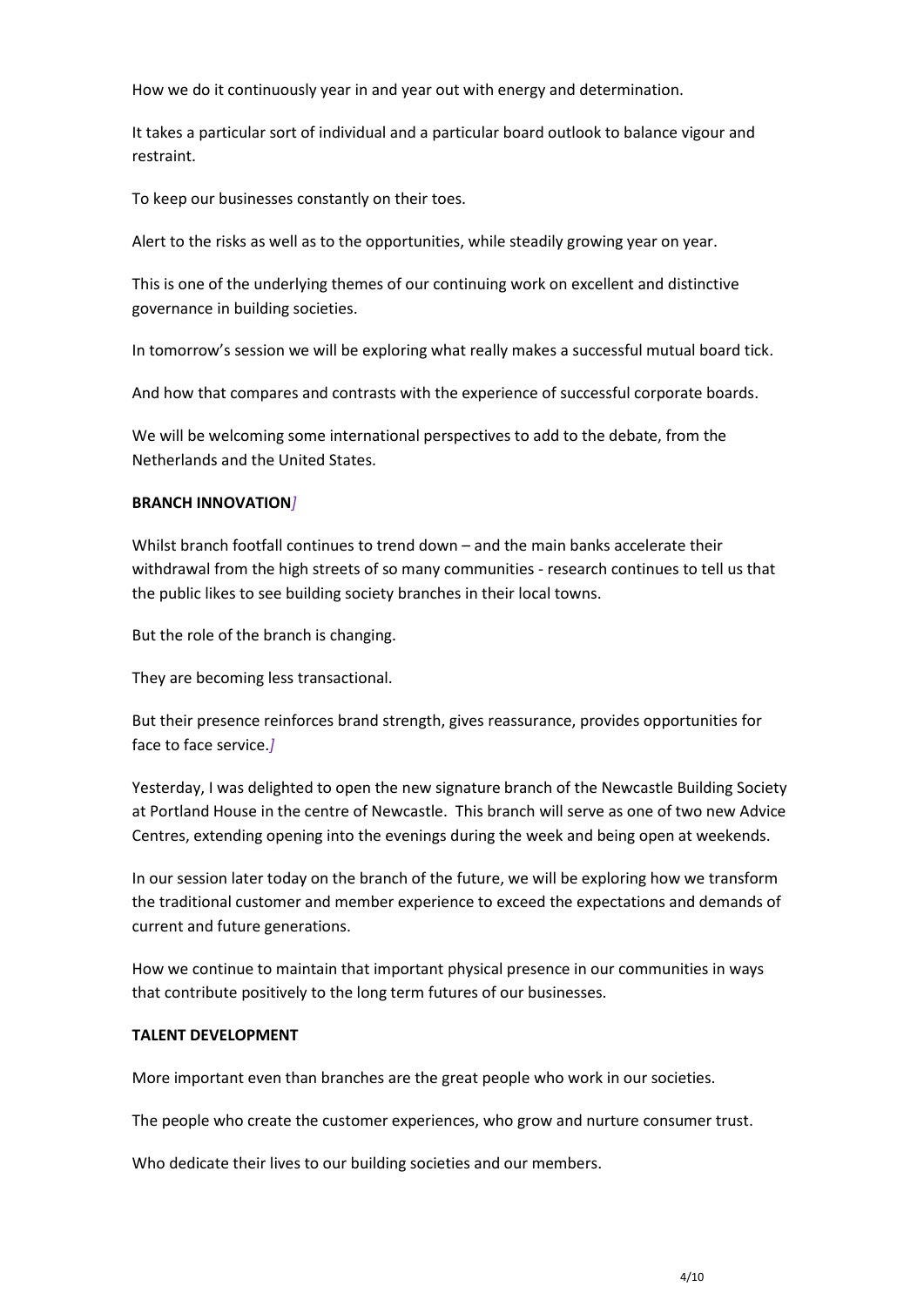In March we ran a feature in our quarterly magazine, Society Matters about just some of the longest serving members of staff from across the sector

Many of them with well over thirty years inspiring service chose to highlight their reasons for staying as their customers, their colleagues and the way their society does business.

Tomorrow we are going to hear from some of the future leaders of the sector

From the first cohort of our students at Loughborough University School of Business and Economics who are now well on their way to achieving their MScs in Leadership and Management for Financial Mutuals.

It has been a real privilege – let's be honest I have been properly spoilt – to have been able to join the students at Loughborough for parts of the programme.

To share their enthusiasm and commitment

To learn from them and with them.

And hear how what they learn in the classroom is already being transferred back into their societies.

The Loughborough team are with us on the platform tomorrow and in the Exhibition Hall again this year.

The application window for our second cohort opens today and closes on 15 July. We have indications of 14 students aleady, with the absolute maximum set at 26.

So you may need to get your skates on.

We all know how important individual underwriting of mortgage applications is to the sector.

It is often referred to as one of our USPs.

Last year, in short succession, a number of CEOs told me that they were concerned about the long term sustainability of their vastly experienced underwriting teams.

Too many were vastly experienced and nearing retirement and not enough were coming through the ranks to succeed them.

And, to quote, "the banks don't train them like they used to".

This month the BSA launched the first of two workshops in mortgage underwriting, in collaboration with the Chartered Insurance Institute.

I am delighted to say that both two-day events sold out!

These initiatives – helping to grow our future leaders; and helping to develop the mortgage underwriting skills that are so vital to your future success – are just two examples of how I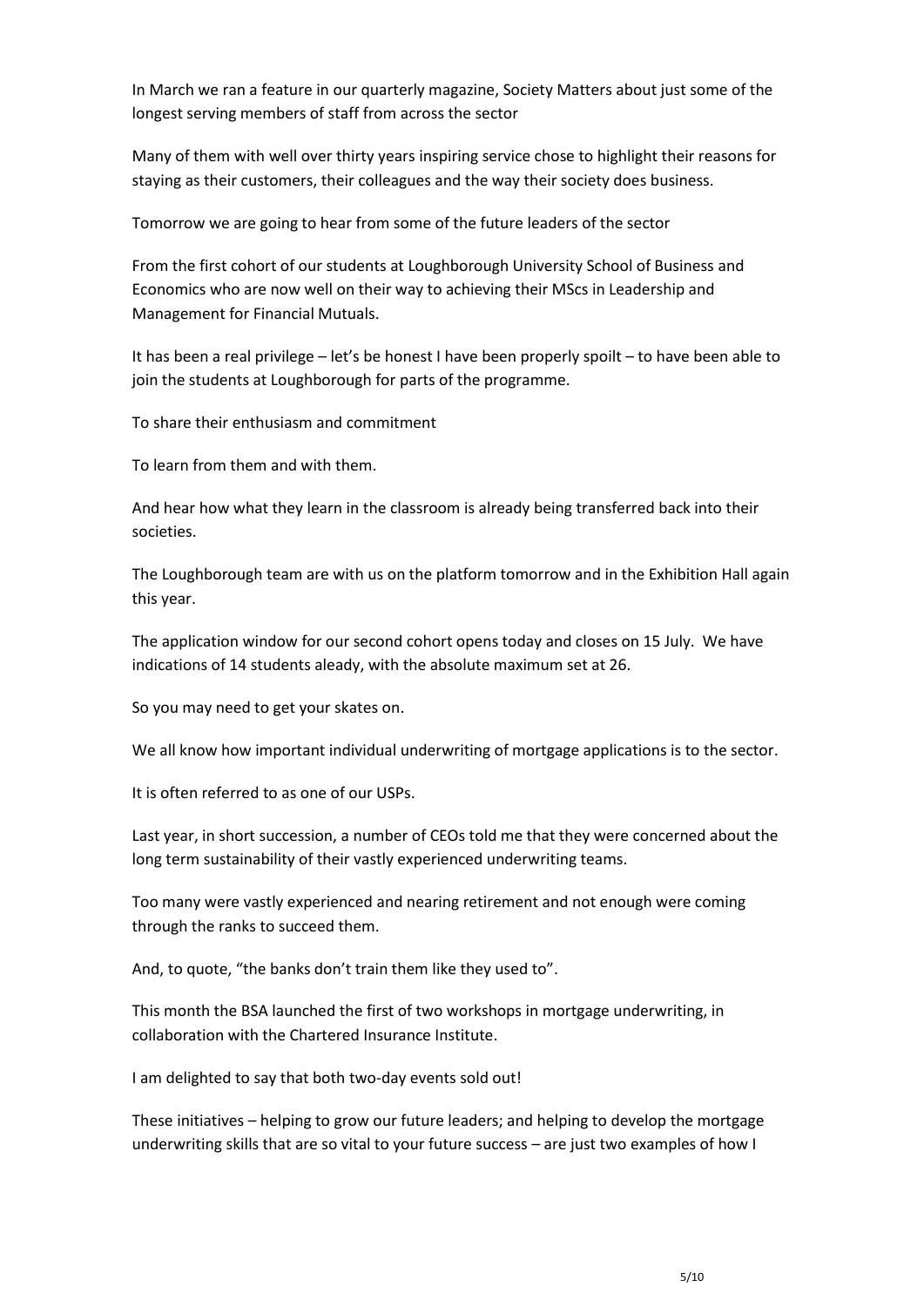believe a forward looking trade association should provide practical support to its members' businesses.

#### **GENUINE CUSTOMER SERVICE EXCELLENCE**

Why is it that the UK's 44 building societies stand out so clearly from the rest of the banking industry when it comes to customer service?

Put simply, it is about the trust you engender through your approach to running a business.

Measures such as "I can trust my provider to act in my best interest" are explicit.

Implicit measures around whether customers feel that they have been treated fairly are just as important.

All leading to the overall recommendation to friends and family.

This is the evidence which sums up what we mean when we talk about mutuality as the source of our competitive advantage.

Because we are customer owned we genuinely have the customer-owner, our members at the heart of our businesses.

At the heart of our board decision making.

#### **PLAYING TO OUR STRENGTHS / TAKING MARKET SHARE**

Since 2012 we have seen the building society sector growing in confidence.

Taking market share.

Playing to its strengths

Despite the tsunami of new legislation and regulation that has dominated our lives.

All at the same time as the competitive landscape in UK banking changes with the emergence of the new and challenger banks.

With the ring-fencing of retail banks coming in 2019

And with new players who are not even part of the regulated banking sector.

I am firmly of the view that our relentless focus on customers as members will become more important than ever.

As competition intensifies in retail banking, the bar on customer service is going to go up and keep going up.

That is excellent news.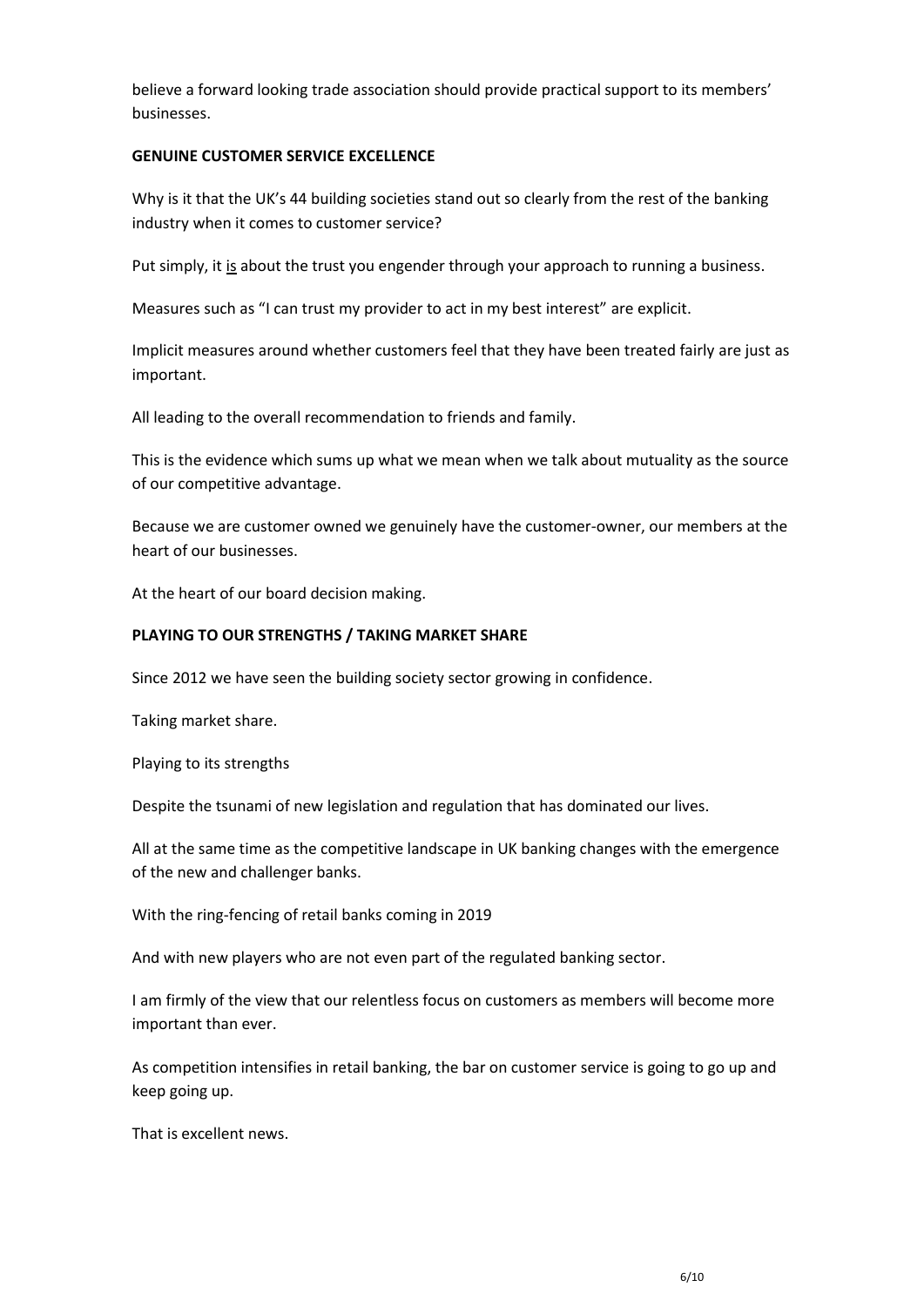And sets us all the challenge of continually raising our own games to maintain and increase the clear blue water in customer service that our dedicated society staff have worked so hard to create.

I'd like to suggest two areas where we can focus on raising our own games.

And in doing so both improve our members' experiences and contribute positively to our financial performance.

Firstly, combining genuine great customer service with excellence in operational delivery.

A number of societies are already running continuous improvement and first time quality programmes.

And with good reason.

In 2012 PwC quoted research which showed at least 40% of costs in financial services businesses are generated by wasteful activities that add no value to the end customer.

We are all customers.

We all know what it is to receive outstanding service.

We also all know how we react when service or processes fall short of what we expect.

Correcting mistakes, manual intervention when automated processes don't quite work detracts from customer happiness and add significantly to our costs.

Secondly, if we genuinely believe in long term businesses, what are our life-long member strategies?

How are we thinking about our members of the future?

What are the equivalent stories for today of how our parents or grandparents took us down to our local building society as children to open our first account?

## **ANTICIPATING THE NEEDS OF SOCIETY**

I think we already have a lot of pieces of the jigsaw, but perhaps not all put together.

Do we think hard enough about how our junior savers' accounts,

Our financial education programmes,

Our community involvement,

Contribute or combine into the building of life long relationships.

Supported by the Building Societies Trust, we have recently been working with MyBnk to explore the contribution that the sector currently makes and can make in the future to financial education.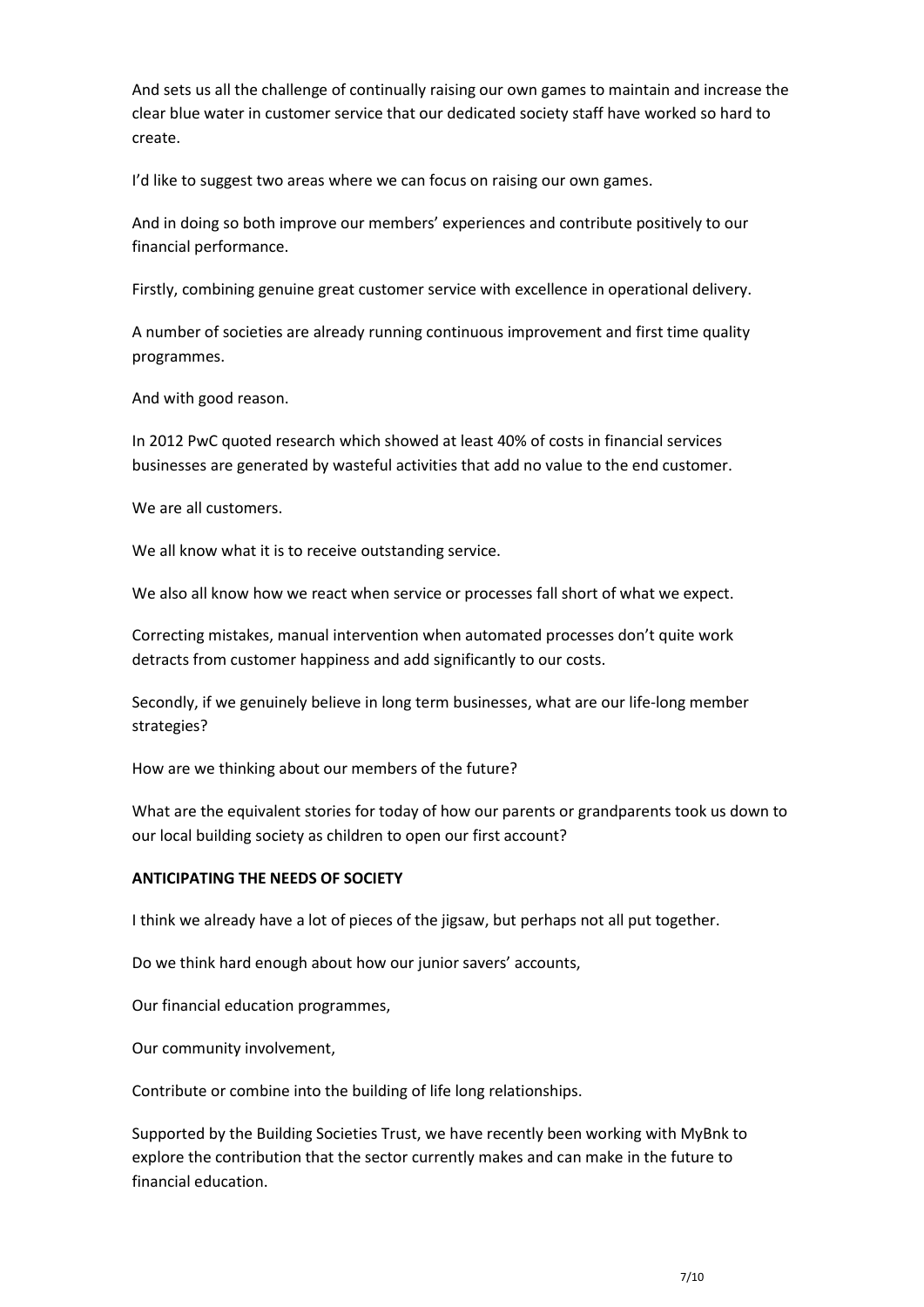Improving people's financial capability through financial education is a natural fit with societies' core business and purpose.

Many building societies are already applying expertise and energy through various financial education initiatives.

The study reveals a strong appetite to do more.

Towards the other end of life's spectrum, our continuing theme on lending to older borrowers addresses one of the UK's largest societal issues of the 21<sup>st</sup> century.

I am delighted that, we are today publishing comprehensive consumer guidance for older borrowers.

The building society movement has led the way in raising the issues facing older borrowers.

And continues to lead the way in meeting their needs.

Since we published our interim report last November, 27 societies have conducted reviews of their maximum age limits.

Four have decided to remove them altogether.

And with these reviews we can say that over half of building societies will today lend to 80, 85 or beyond.

Alongside these important developments the BSA and our members have also been leading the way in outstanding provision and support for vulnerable customers.

We were pleased to be active participants in the Financial Services Vulnerability Taskforce chaired by Joanna Elson, CEO of the Money Advice Trust.

We support the nine high level principles set out in the Taskforce's report.

I was delighted to see so many of our members at our recent Vulnerable Customers seminar, to hear first-hand about the intensive programmes of support for customers with cancer, dementia and sight loss being developed by Nationwide and Yorkshire Building Societies.

And by their willingness to share their expertise and experiences on a collaborative basis with the rest of the sector. Trusting in each other.

## **A DYNAMIC and GROWING FUTURE**

2015 was another year of strong financial performance across the sector, another year with much to celebrate.

In 2015 building societies approved £57.8 billion in new lending on 395,300 new mortgages, of which a third were to first time buyers.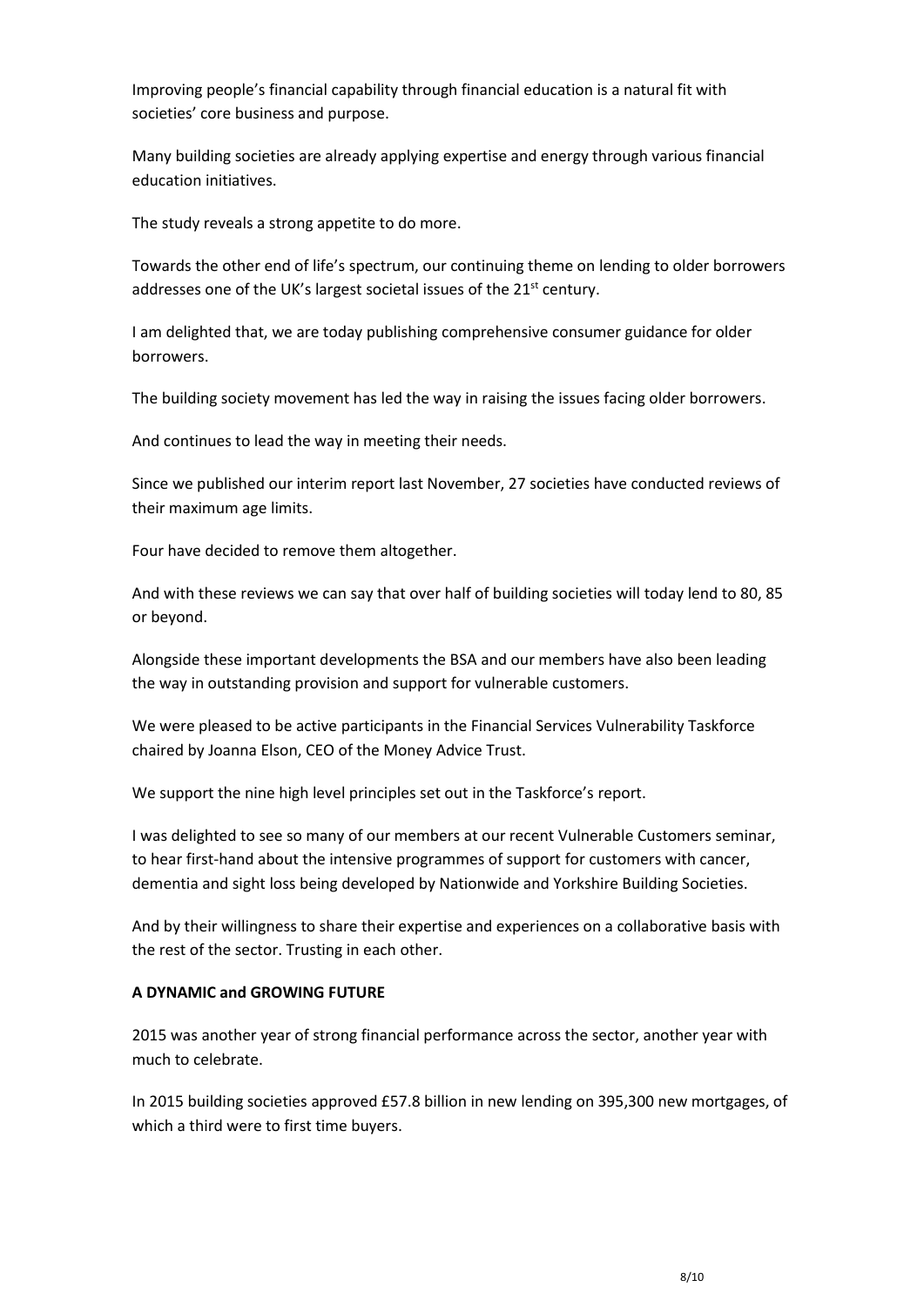With a natural market share based on outstanding loans of 20%, the sector took 26% of the new mortgage market last year.

Demand for self and custom build mortgages continued to increase – 23 of the 25 providers in the market were building societies.

Savers continued to find rates challenging.

And building societies continued to support their loyal members with competitive front book rates and market leading back book rates.

We saw another year of strong profitability, adding further strength to capital reserves

Creating further capacity to invest in successful, dynamic growing futures.

Above all, perhaps, we have started to see a real shift in perceptions about the vital importance of building societies and financial mutuals as part of a truly competitive and resilient 21<sup>st</sup> century UK banking and financial services sector.

The most tangible change is in the law with the new Bank of England and Financial Services Act, containing a BSA sponsored amendment that strengthens our regulators' competition objectives, requiring them to have specific regard to difference business forms, mutuality in particular.

We are immensely grateful to the members of the House of Lords, led by Lord Naseby, who gave strong cross-party support to our campaign to achieve this advance.

Of course there is still much to do, but I am more hopeful that our long term vision for the future of a corporately diverse UK financial services sector is beginning to gain traction.

#### **APPROPRIATE AND PROPORTIONATE REGULATION**

This time last year I said how much we welcomed Lord Hill's initiative in the European Commission to review the cumulative burden of new legislation and regulation introduced since 2008.

Much of it in haste.

We continue to support that initiative both directly and through our participation in the European Association of Co-operative Banks.

And we encourage our own politicians, officials and regulators in turn to review the cumulative burden of new measures in the UK.

In taking this agenda forward both in the UK and internationally, I think it really important that we continue to emphasise the difference between proportionality, based on size and complexity of business, and appropriateness – seeking equivalent legislation and regulation that works with, not against the grain of mutual and co-operative businesses.